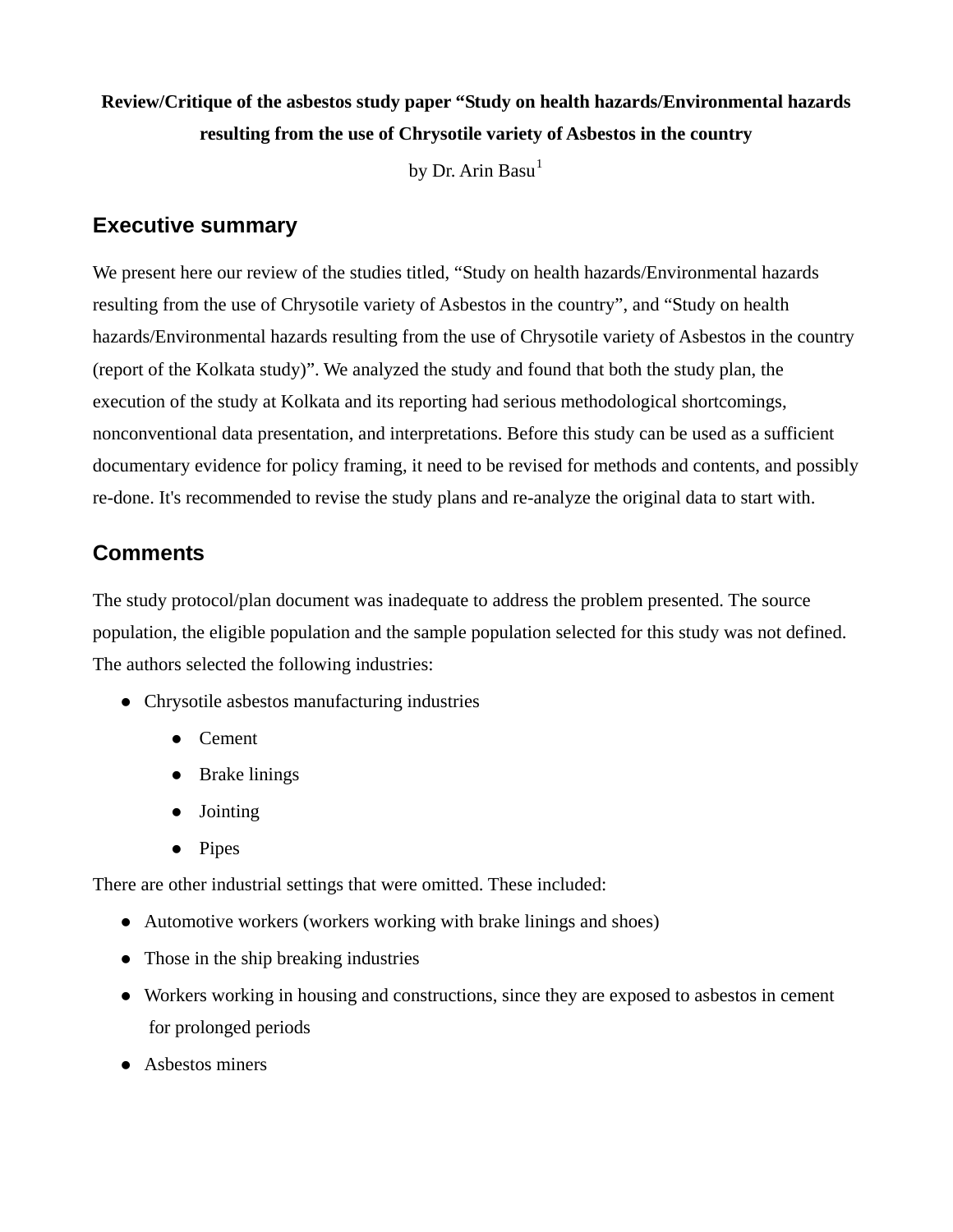Selection crtieria for the industries covered were not mentioned, neither there was any mention why these other industrial groups were omitted.

In the epidemiological study section, the authors mentioned that every individual will be interviewed with a pre-designed questionnaireto collect information about personal, occupational and morbidity details. However, the study type was not clearly mentioned. We assumed that since this study was based on questionnaires, it could possibly be a cross-sectional survey. Cross sectional surveys for studying occupational health hazards are inadequate and are open to interviewer, and respondent bias, as well as errors resulting from "healthy worker effect". Healthy worker effect is defined as the situation where selectively healthy workers are present on the day of the interview to respond to quesitons and workers who are too ill to attend the factory/industry on the particular day of the quesioning are omitted altogether from the studies, thus introducing selection bias and potentially invalidating the study. It was not clear from the plan how this was dealt with, if at all. Further, the investigators did not mention any comparison with any baseline data. Typically, occupational epidemiological studies are based on retrospective or prospective cohort studies, where disease failures are either prospectively (ie, from present through to future), or retrospectively (ie, setting up an initial time (zero time) and a final cut off time) with survival/hazard analyses. Hence, the study plan as proposed here was unconventional and there was no justification why this study plan was taken up from the investigators in the report. The results from this study are likely to have serious observer and respondent misclassification bias that can potentially invalidate the study altogether. The investigators reported that they would employ a pre-tested questionnaire. However, they did not mention if they would be using a validated pre-tested questionnaire, neither a proper validation plan.

#### **Comments on the report of the Kolkata study**

 $\overline{a}$ 

This study was carried out in an asbestos sheet manufacturing industry. The study period was for two weeks in the month of August through September (rainy season and the risk of having asbestos fibers or suspended particulate matters in air likely to be low). This was a cross sectional survey and the time period was clearly too narrow to capture the health status of workers in the industry or those who were too sick to attend the quesionnaires.

The study aimed to captur all workers of this industry but out of 200 workers, 188 (94%) attended the quesitonnaires. What happened to the rest 12 (6%) workers. Were they too ill to attend the

<sup>&</sup>lt;sup>1</sup> Associate Director of the Fogarty International Training Program on Occupational and Environmental Health in India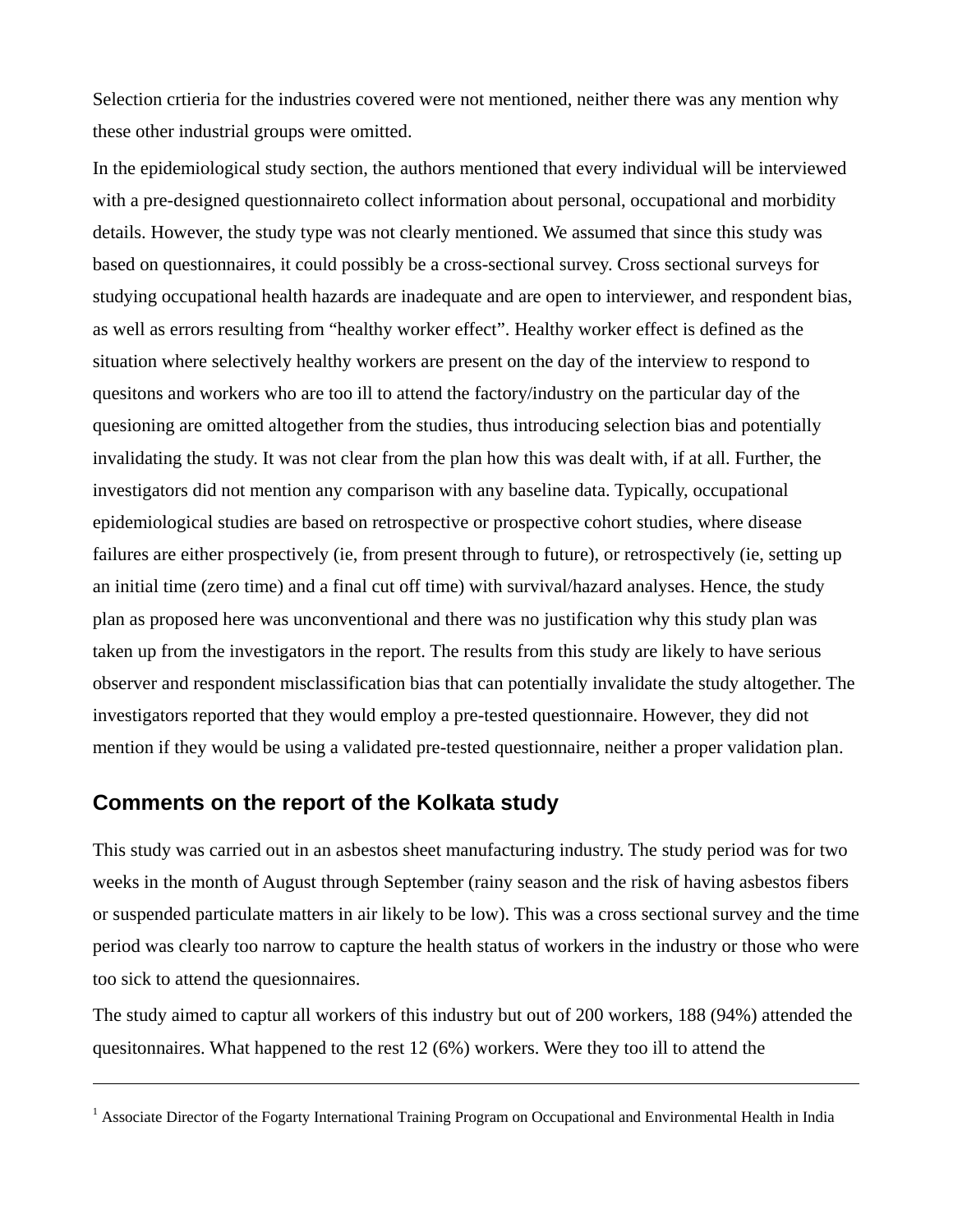questionnaires, or did they refuse to participate or were they eliminated because they were not eligible to participate in the study? These questions need to be answered. Also, were the demographic, social, and exposure criteria of these workers considerably different from the rest of the workers who attended the study?

It was also not clear if the pre-designed questionnaire was validated as well to be used for an epidemiological survey. Validation would indicate, inter alia, using the questionnaire in another but comparable population to obtain values of key variables that could then be mapped to assess that the instruments used (questions used) in this questionnaire were appropriate (this is content validity of the questionnaire). Additionally, as part of the validation exercise, it also needed to be ensured that an appropriate translation of the questionnaire would be available and used (with proper back and forward translations) for workers who would not speak english or not prefer to respond in english language. If a validated questionnaire was not used for this study, the results of this study could not be interpreted correctly.

The investigators reported that 82% of the workers were non-smokers, and that these workers largely belonged to the age group between 25 through 50 years (about 89% workers belonged to age groups between 25 through 50 years), and about 76% workers had secondary level education or lower. With these statistics, the figure of 82% non-smokers appear to be over reported. Were there other methods to validate this number? If there weren't, this is a lead that there were considerable observer and respondent biases in this study.

The investigators reported that 82% of the workers they studied had worked for at least 10 years in that industry. This indicated that these people were exposed to asbestos fibers for prolonged period and assuming that the technology has changed to be safer for the last ten years, they were also at higher exposure level earlier compared to their current exposure status. Since no exposure assessment data were reported for the earlier period, current exposure levels were likely to be lower than their lifetime exposure levels. In this study, no lifetime exposure levels were calculated based on their jobexposure matrix, or at least not reported in this study. This omission need to be explained. In Table 1, the investigators reported that they found only 19% workers had only restrictive abnormality based on pulmonary function tests, and an additonal 6% workers had mixed abnormality – thus about 25% workers studied had restrictive pulmonary diseases based on PFT. However, given the fact that over 80% workers were exposed to asbestos dusts in this industry for at least 10 years, the 25% prevalence is open to question and possibly indicates:

• Observation bias (PFTs are not objective tests, neither are chest Xray interpretation)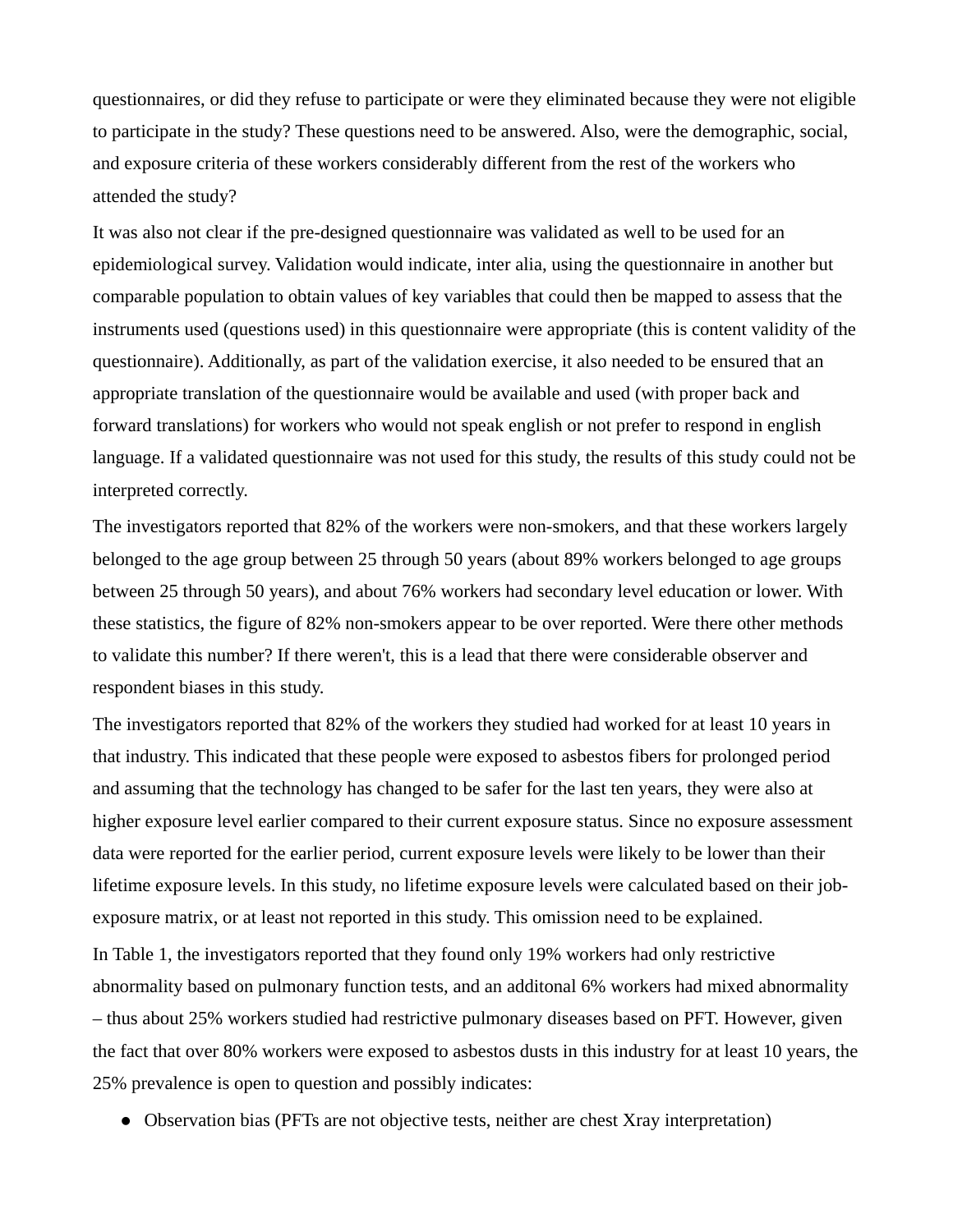- Healthy worker effect (described above. This is a selection bias where relatively healthier population was sampled and hence non-representative)
- Other types of calculation error that need to be rechecked.

In Table 2, the purpose of the table appears to be studying the association between years of exposure and risk of mixed, obstructive and restrictive lung diseases and (normal/abnormal status). First, the layout of the table is unconventional in that exposure variables (years of exposure) are in columns and outcome variables are in rows. Traditionally, outcome variables (types of lung diseases) are in columns and the exposure variables are in rows. Second, the investigators have reported column percentages for years of exposure as opposed to percentages of diseases within years of exposures (row percentages). In other words, the investigators chose to show how within same years of exposure, the risks of normal/abnormal, mixed/obstructive/restrictive lung diseases vary. Even with this, one can see that with increasing years of exposure, the risk of abnormal lung diseases are high (21.9% for less than 9 years of exposure) through to 40% for exposure of 20 years or more. When the table is conventionally oriented and the percentages are studied columnwise, we get the following table:

Table 1. Conventionally oriented table studying association between years of exposure and lung disease status

| Duration  | Normal $(\%)$ | Abnormal $(\%)$ | Restrictive | Obstructive | Mixed $(\% )$ |
|-----------|---------------|-----------------|-------------|-------------|---------------|
|           |               |                 | (% )        | (% )        |               |
| < 5       | 1(0.78)       | 1(1.67)         | 1(2.78)     | 0()         | 0(0)          |
| $5 - 9$   | 25(19.5)      | 7(11.7)         | 4(11.1)     | 3(23.1)     | 0(0)          |
| $10 - 14$ | 45(35.2)      | 12(20.0)        | 7(19.4)     | 3(23.1)     | 2(18.2)       |
| $15 - 19$ | 18(14.1)      | 14(23.3)        | 8(22.2)     | 3(23.1)     | 3(27.3)       |
| $>=20$    | 39(30.5)      | 26(43.3)        | 16(44.4)    | 4(30.8)     | 6(54.6)       |

It should be clear from the same table as presented in Table 2 in the report but now reformatted that prolonged exposure to asbestos fibers are associated with increasing risks of restrictive lung diseases